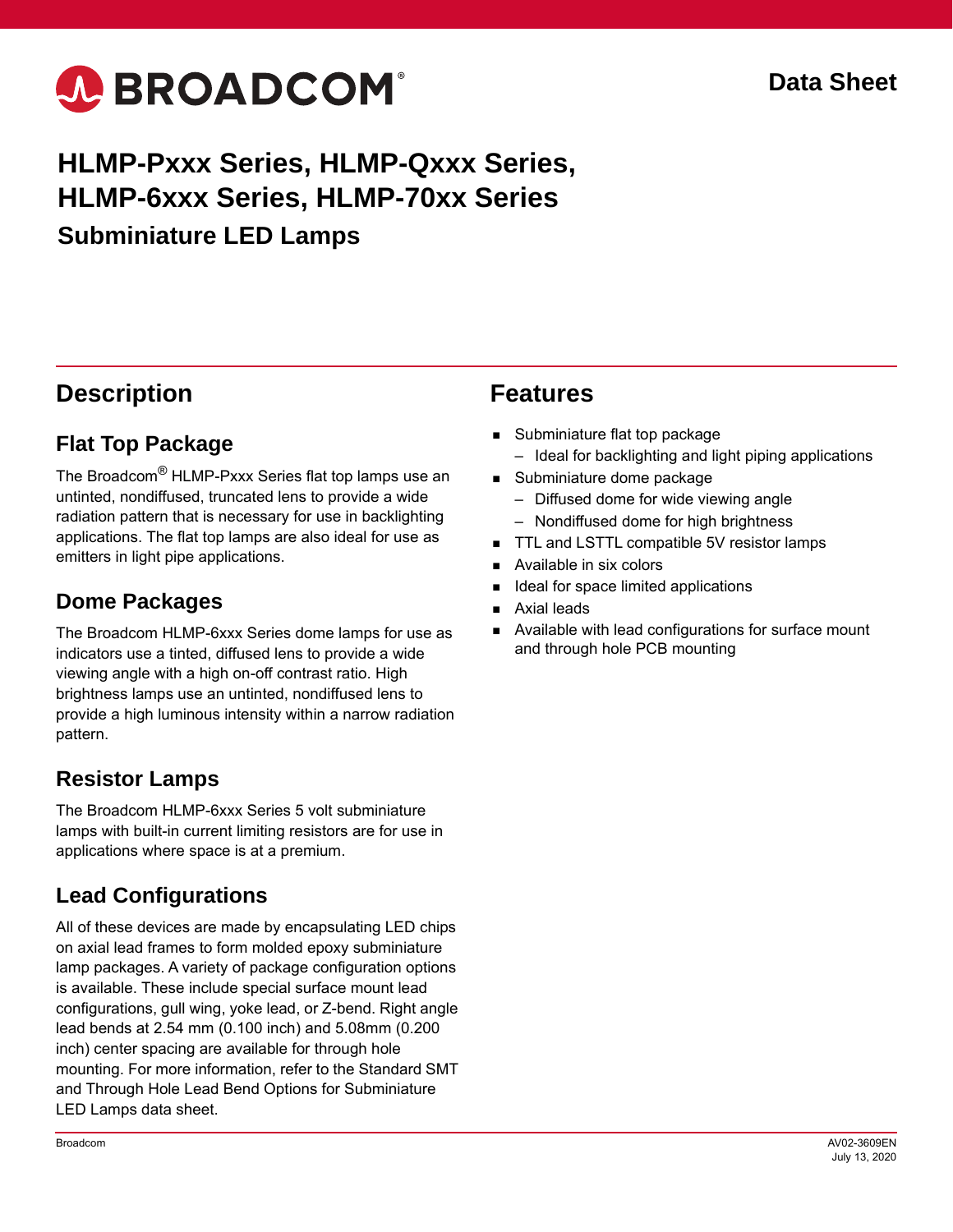## **Device Selection Guide**

## **Part Number: HLMP-xxxx**

| <b>Standard</b><br>Red | <b>DHAS</b><br><b>AIGaAs Red</b> | <b>High Efficiency</b><br><b>Red</b> | Orange | Yellow | High Perf.<br>Green | <b>Emerald</b><br>Green | <b>Device</b><br><b>Description</b>              | <b>Device Outline</b><br><b>Drawing</b> |
|------------------------|----------------------------------|--------------------------------------|--------|--------|---------------------|-------------------------|--------------------------------------------------|-----------------------------------------|
| P <sub>005</sub>       | P <sub>105</sub>                 | P <sub>205</sub>                     | P405   | P305   | P <sub>505</sub>    | P605                    | Untinted, Nondiffused,<br>Flat Top               | A                                       |
|                        | P <sub>102</sub>                 | P <sub>202</sub>                     | P402   | P302   | P <sub>502</sub>    |                         | Untinted, Diffused,<br>Flat Top                  | A                                       |
| 6000                   | Q100                             | 6300                                 | Q400   | 6400   | 6500                | Q600                    | Tinted, Diffused                                 | B                                       |
|                        | Q105                             | 6305                                 | Q405   | 6405   | 6505                | Q605                    | Untinted, Nondiffused,<br><b>High Brightness</b> | B                                       |
|                        | Q150                             | 7000                                 |        | 7019   | 7040                |                         | Tinted, Diffused,<br>Low Current                 | B                                       |
|                        | Q155                             |                                      |        |        |                     |                         | Nondiffused.<br>Low Current                      | B                                       |
|                        |                                  | 6600                                 |        |        | 6800                |                         | Tinted, Diffused,<br>Resistor, 5V, 10 mA         | B                                       |
|                        |                                  | 6620                                 |        | 6720   | 6820                |                         | Diffused, Resistor, 5V,<br>4 mA                  | B                                       |

## **Package Dimensions**





## A. Flat Top Lamps **B. Diffused and Nondiffused**





#### Notes:

All dimensions are in millimeters (inches).

Protruding support tab is connected to cathode lead.

**CATHODE STRIPE**

Lead polarity for ALGaAs lamps is opposite to the lead polarity of subminiature lamps using other technologies.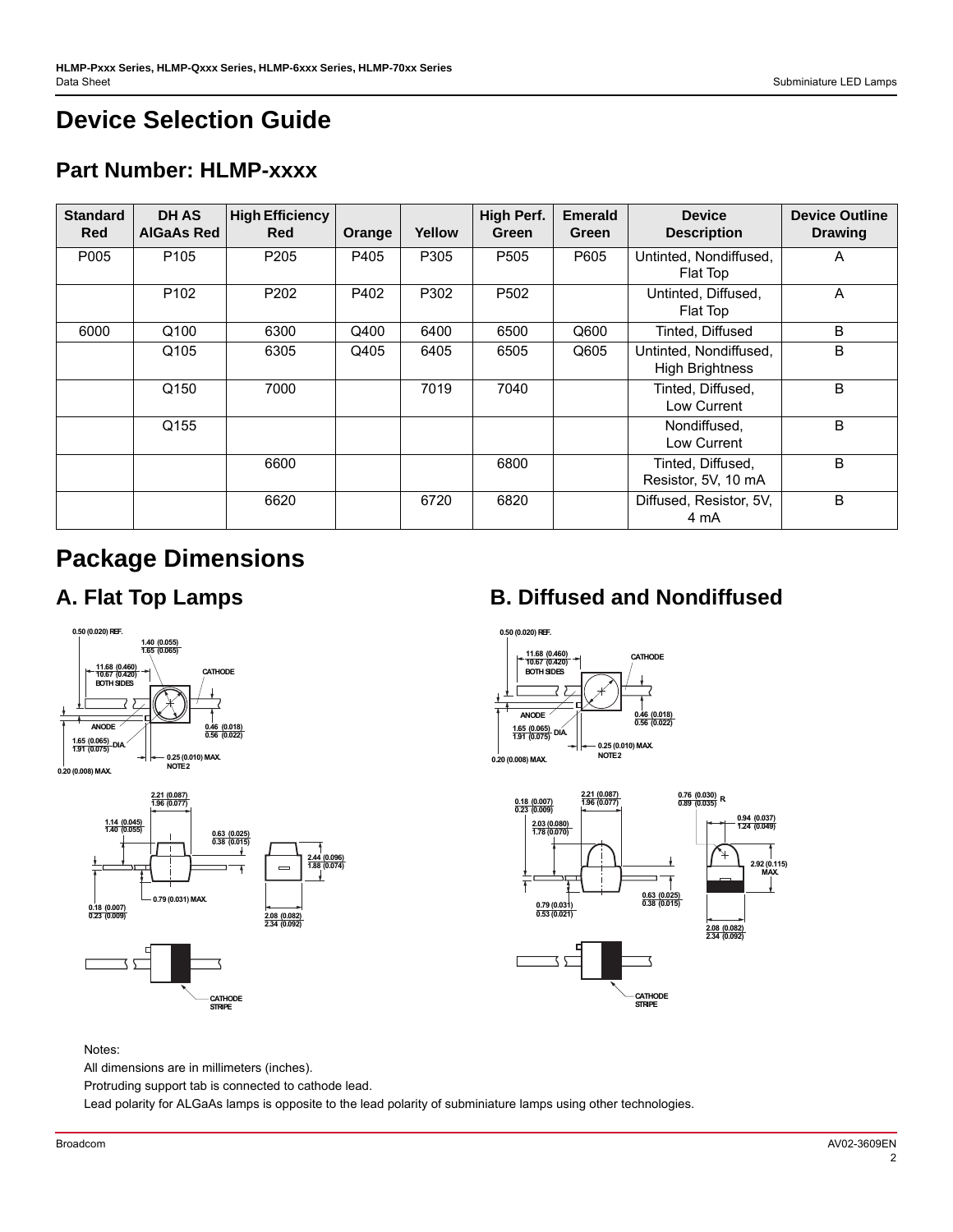### **Figure 1: Proper Right Angle Mounting to a PCB to Prevent Protruding Cathode Tab from Shorting to Anode Connection**



## **Absolute Maximum Ratings (TA = 25°C)**

| <b>Parameter</b>                                                                              | <b>Standard</b><br><b>Red</b> | <b>DHAS</b><br><b>AlGaAs</b><br>Red | High Eff.<br><b>Red</b> | Orange               | Yellow         | High Perf.<br>Green | <b>Emerald</b><br>Green | Unit         |
|-----------------------------------------------------------------------------------------------|-------------------------------|-------------------------------------|-------------------------|----------------------|----------------|---------------------|-------------------------|--------------|
| DC Forward Current <sup>a</sup>                                                               | 50                            | 30                                  | 30                      | 30                   | 20             | 30                  | 30                      | mA           |
| Peak Forward Current <sup>b</sup>                                                             | 1000                          | 300                                 | 90                      | 90                   | 60             | 90                  | 90                      | mA           |
| DC Forward Voltage<br>(Resistor Lamps Only)                                                   |                               |                                     | 6                       |                      | 6              | 6                   | 6                       | $\vee$       |
| Reverse Voltage ( $I_R$ = 100 µA)                                                             | 5                             | 5                                   | 5                       | 5                    | 5              | 5                   | 5                       | $\vee$       |
| Transient Forward Current <sup>c</sup><br>$(10 \,\mu s \text{ Pulse})$                        | 2000                          | 500                                 | 500                     | 500                  | 500            | 500                 | 500                     | mA           |
| <b>Operating Temperature Range</b>                                                            |                               |                                     |                         |                      |                |                     |                         | $^{\circ}$ C |
| Nonresistor Lamps                                                                             | $-55$ to $+100$               | $-40$ to $+100$                     | $-55$ to $+100$         | $-55$ to $+100$      | –55 to +100 l  | $-40$ to $+100$     | $-20$ to $+100$         |              |
| <b>Resistor Lamps</b>                                                                         | $-40$ to $+85$                | $-40$ to $+85$                      | $-40$ to $+85$          | $-40$ to $+85$       | $-40$ to $+85$ | $-20$ to $+85$      | $-20$ to $+85$          |              |
| Storage Temperature Range                                                                     |                               |                                     |                         | $-55$ to $+100$      |                |                     |                         |              |
| For Through Hole Devices:<br>Wave Soldering Temperature<br>$[1.6$ mm $(0.063$ in.) from body] | $260^{\circ}$ C for 5 seconds |                                     |                         |                      |                |                     |                         |              |
| For Surface Mount Devices:<br><b>Reflow Soldering Temperature</b>                             |                               |                                     |                         | 260°C for 20 seconds |                |                     |                         |              |

a. See [Figure 6](#page-11-0) for current derating vs. ambient temperature. Derating is not applicable to resistor lamps.

b. Refer to [Figure 7](#page-11-1) showing Maximum Tolerable Peak Current vs. Pulse Duration to establish pulsed operating conditions.

c. The transient peak current is the maximum nonrecurring peak current the device can withstand without failure. Do not operate these lamps at this high current.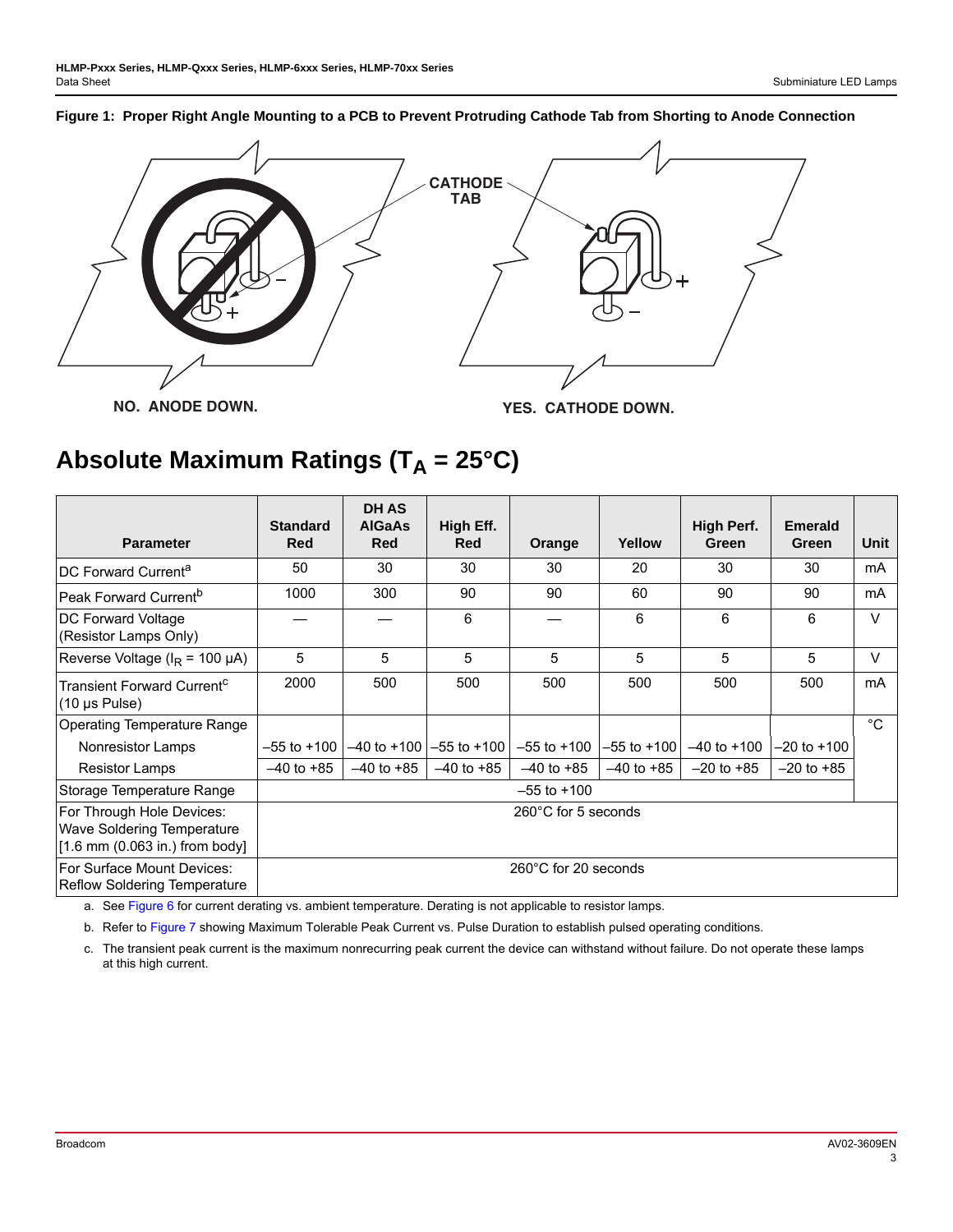# **Electrical/Optical Characteristics (T<sub>A</sub> = 25°C)**

## **Standard Red**

| <b>Device</b> |                              |                                                              |      |      |      |             |                          |
|---------------|------------------------------|--------------------------------------------------------------|------|------|------|-------------|--------------------------|
| HLMP-         | <b>Parameter</b>             | <b>Symbol</b>                                                | Min. | Typ. | Max. | <b>Unit</b> | <b>Test Conditions</b>   |
| 6000-E00xx    | Luminous Intensity           | $I_{\rm V}$                                                  | 0.63 | 1.2  |      | mcd         | $I_F = 10$ mA            |
| 6000-G00xx    |                              |                                                              | 1.60 | 3.2  |      |             |                          |
| P005-F00xx    |                              |                                                              | 1.0  | 2.5  |      |             |                          |
| All           | Forward Voltage              | $V_F$                                                        | 1.4  | 1.6  | 2.0  | $\vee$      | $I_F = 10$ mA            |
|               | Reverse Breakdown Voltage    | $V_R$                                                        | 5.0  | 12.0 |      | $\vee$      | $I_R$ = 100 µA           |
| 6000          | Included Angle Between       | $20\frac{1}{2}$                                              |      | 90   |      | Deg.        |                          |
| P005          | <b>Half Intensity Points</b> |                                                              | 125  |      |      |             |                          |
| All           | Peak Wavelength              | $\lambda_{\text{PEAK}}$                                      |      | 655  |      | nm          |                          |
|               | Dominant Wavelength          | $y^q$                                                        |      | 640  |      | nm          |                          |
|               | Spectral Line Half Width     | $\Delta\lambda_{1/2}$                                        |      | 24   |      | nm          |                          |
|               | Speed of Response            | $\tau_{\rm s}$                                               |      | 15   |      | ns          |                          |
|               | Capacitance                  | C                                                            |      | 100  |      | pF          | $V_F = 0$ ; f = 1 MHz    |
|               | <b>Thermal Resistance</b>    | $\mathsf{R}\mathsf{\theta}_{\mathsf{J}\text{-}\mathsf{PIN}}$ |      | 170  |      | °C/W        | Junction-to-Cathode Lead |
|               | Luminous Efficacy            | $\eta_v$                                                     |      | 65   |      | Im/W        |                          |

4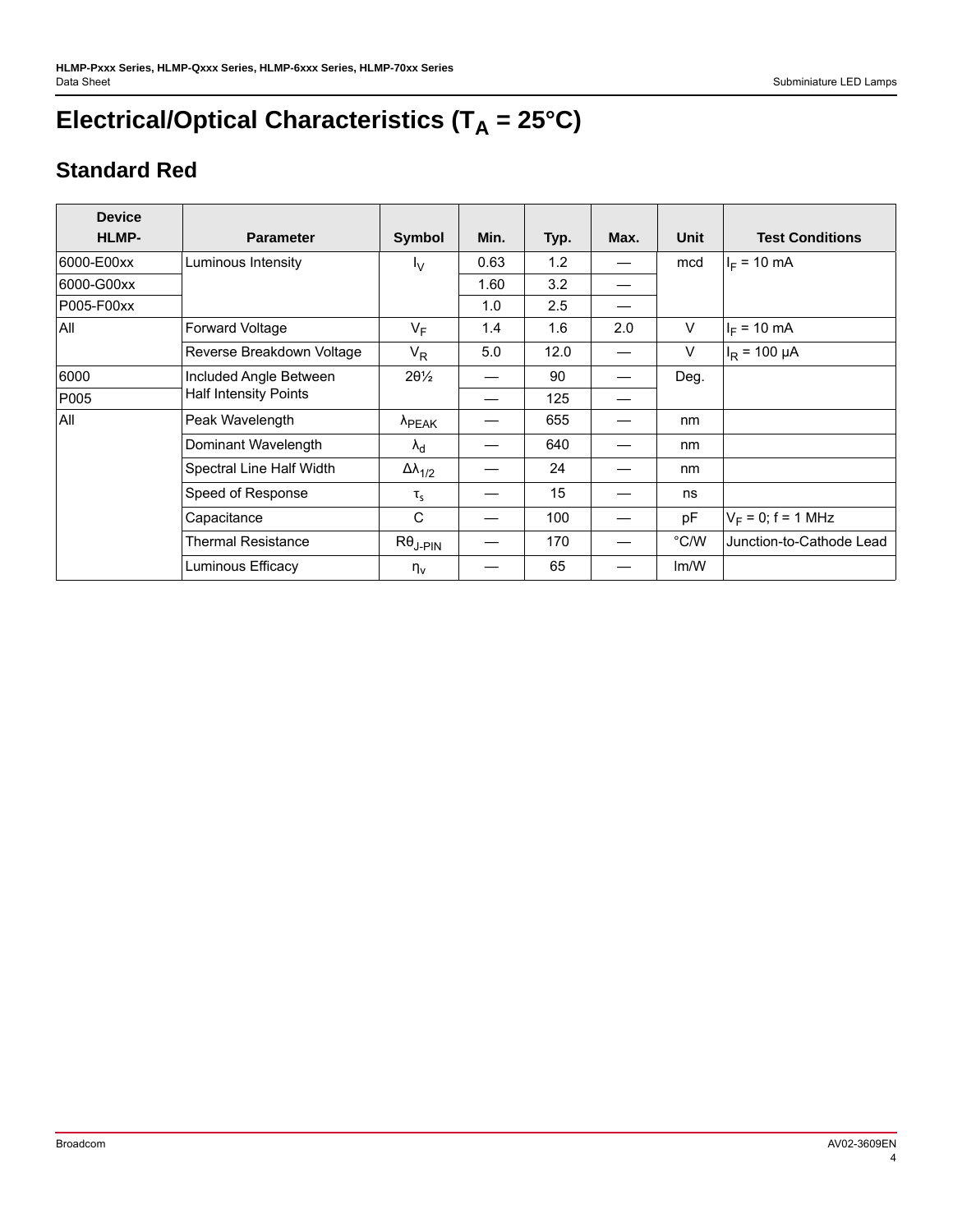## **DH AS AlGaAs Red**

| <b>Device</b> |                              |                       |      |                          |                          |               |                                                         |
|---------------|------------------------------|-----------------------|------|--------------------------|--------------------------|---------------|---------------------------------------------------------|
| <b>HLMP-</b>  | <b>Parameter</b>             | <b>Symbol</b>         | Min. | Typ.                     | Max.                     | Unit          | <b>Test Conditions</b>                                  |
| P102-F00xx    | Luminous Intensity           | $I_V$                 | 1.0  | 20.0                     |                          | mcd           | $I_F = 20$ mA                                           |
| P105-L00xx    |                              |                       | 10.0 | 30.0                     |                          |               |                                                         |
| P105-NP000    |                              |                       | 25   | $\overline{\phantom{0}}$ | 80                       |               |                                                         |
| Q100-M00xx    |                              |                       | 16   | 45                       | —                        |               |                                                         |
| Q100-N00xx    |                              |                       | 25.0 | 45.0                     |                          |               |                                                         |
| Q100-PQ000    |                              |                       | 40   |                          | 125                      |               |                                                         |
| Q105-P00xx    |                              |                       | 40   | 200                      | $\overline{\phantom{0}}$ |               |                                                         |
| Q105-ST000    |                              |                       | 160  |                          | 500                      |               | $I_F = 1$ mA                                            |
| Q150-F00xx    |                              |                       | 1.0  | 1.8                      | $\overline{\phantom{m}}$ |               |                                                         |
| Q155-F00xx    |                              |                       | 1.0  | 4.0                      |                          |               |                                                         |
| Q100          | Forward Voltage              | $V_F$                 |      | 1.8                      | 2.2                      | $\vee$        | $I_F = 20$ mA                                           |
| Q150/Q155     |                              |                       |      | 1.6                      | 1.8                      |               | $I_F = 1$ mA                                            |
| All           | Reverse Breakdown Voltage    | $V_R$                 | 5.0  | 15.0                     | $\overline{\phantom{m}}$ | $\vee$        | $I_R$ = 100 µA                                          |
| P105          | Included Angle Between       | $20\frac{1}{2}$       |      | 125                      |                          | Deg.          |                                                         |
| Q100/Q150     | <b>Half Intensity Points</b> |                       |      | 90                       |                          |               |                                                         |
| Q105/Q155     |                              |                       |      | 28                       | $\overline{\phantom{0}}$ |               |                                                         |
| All           | Peak Wavelength              | $\lambda$ PEAK        |      | 645                      | —                        | nm            | Measured at Peak                                        |
|               | Dominant Wavelength          | $\lambda_{\rm d}$     |      | 637                      |                          | nm            |                                                         |
|               | Spectral Line Half Width     | $\Delta\lambda_{1/2}$ |      | 20                       |                          | nm            |                                                         |
|               | Speed of Response            | $\tau_{\rm s}$        |      | 30                       |                          | ns            | <b>Exponential Time</b><br>Constant; e <sup>-t/ts</sup> |
|               | Capacitance                  | $\mathsf C$           |      | 30                       |                          | pF            | $V_F = 0$ ; f = 1 MHz                                   |
|               | <b>Thermal Resistance</b>    | $R\theta_{J-PIN}$     |      | 170                      |                          | $\degree$ C/W | Junction-to-Cathode Lead                                |
|               | Luminous Efficacy            | $\eta_v$              |      | 80                       |                          | Im/W          |                                                         |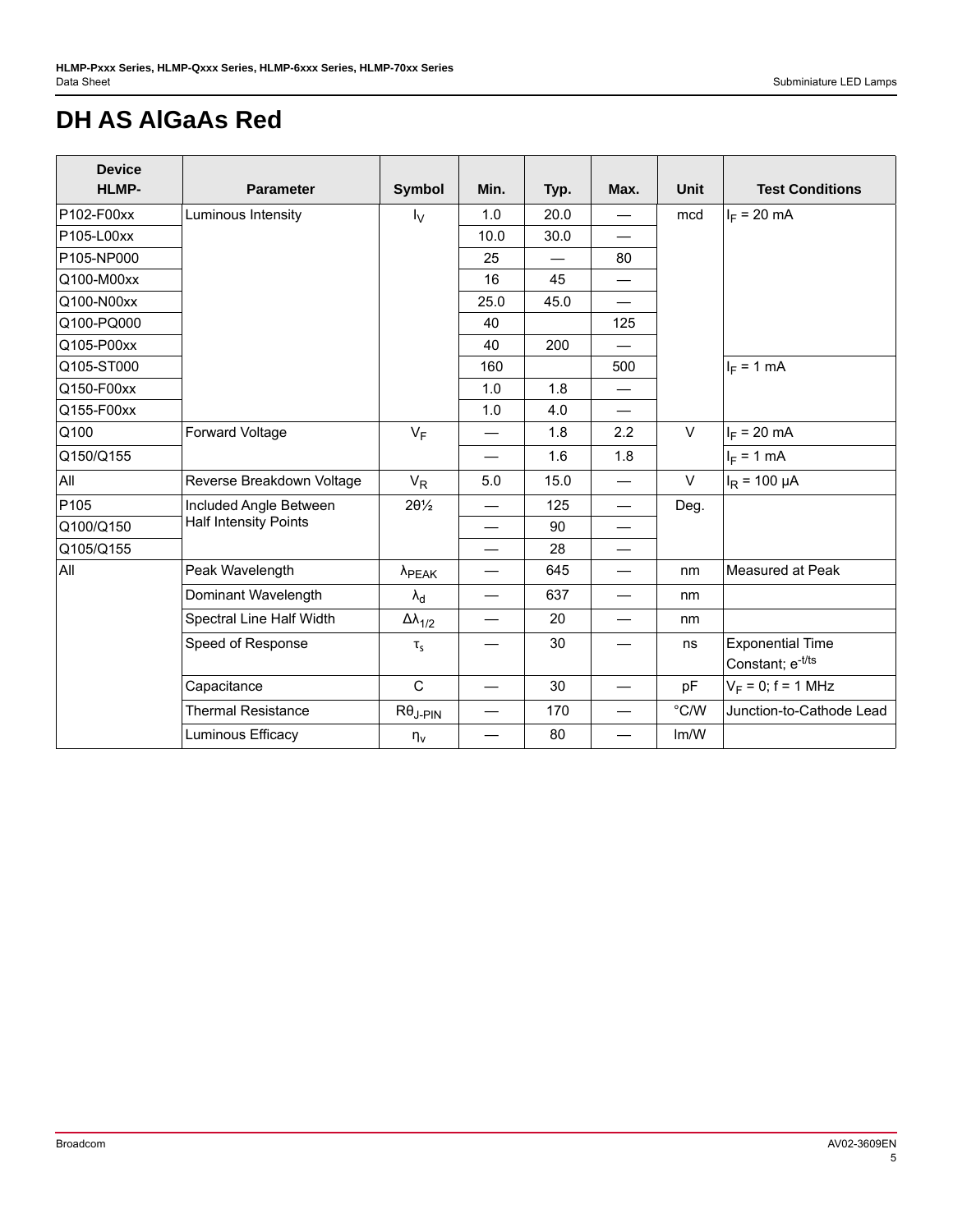## **High Efficiency Red**

| <b>Device</b>       |                                        |                                    |      |              |                          |             |                          |
|---------------------|----------------------------------------|------------------------------------|------|--------------|--------------------------|-------------|--------------------------|
| <b>HLMP-</b>        | <b>Parameter</b>                       | Symbol                             | Min. | Typ.         | Max.                     | <b>Unit</b> | <b>Test Conditions</b>   |
| P202-F00xx          | Luminous Intensity                     | $I_{\rm V}$                        | 1.0  | 5.0          |                          | mcd         |                          |
| P205-F00xx          |                                        |                                    | 1.0  | 8.0          | $\overline{\phantom{0}}$ |             | $I_F = 10$ mA            |
| 6300-F00xx          |                                        |                                    | 1.0  | 10.0         |                          |             |                          |
| 6300-KL000          |                                        |                                    | 6.3  |              | 20.0                     |             |                          |
| 6305-L00xx          |                                        |                                    | 10.0 | 40.0         |                          |             |                          |
| 7000-D00xx          |                                        |                                    | 0.4  | 1.0          | —                        |             | $I_F = 2 mA$             |
| 6600-G00xx          |                                        |                                    | 1.6  | 5.0          |                          |             | $V_F = 5.0V$             |
| 6620-F00xx          |                                        |                                    | 1.0  | 2.0          | $\overline{\phantom{0}}$ |             |                          |
| All                 | Forward Voltage<br>(Nonresistor Lamps) | $V_F$                              | 1.5  | 1.8          | 3.0                      | V           | $I_F = 10$ mA            |
| 6600                | <b>Forward Current</b>                 | 13.0<br>9.6<br>$I_F$<br>3.5<br>5.0 | mA   | $V_F = 5.0V$ |                          |             |                          |
| 5620                | (Resistor Lamps)                       |                                    |      |              |                          |             |                          |
| All                 | Reverse Breakdown Voltage              | $V_R$                              | 5.0  | 30.0         |                          | $\vee$      | $I_R$ = 100 µA           |
| P205                | Included Angle Between                 | $2\theta\frac{1}{2}$               |      | 125          | $\overline{\phantom{0}}$ | Deg.        |                          |
| 6305                | <b>Half Intensity Points</b>           |                                    |      | 28           |                          |             |                          |
| <b>All Diffused</b> |                                        |                                    |      | 90           |                          |             |                          |
| All                 | Peak Wavelength                        | $\lambda_{\sf PEAK}$               |      | 635          |                          | nm          | Measured at Peak         |
|                     | Dominant Wavelength                    | $\lambda_{\rm d}$                  |      | 626          |                          | nm          |                          |
|                     | Spectral Line Half Width               | $\Delta\lambda_{1/2}$              |      | 40           |                          | nm          |                          |
|                     | Speed of Response                      | $\tau_{\text{s}}$                  |      | 90           |                          | ns          |                          |
|                     | Capacitance                            | $\mathsf{C}$                       |      | 11           |                          | рF          | $V_F = 0$ ; f = 1 MHz    |
|                     | <b>Thermal Resistance</b>              | $R\theta_{J-PIN}$                  |      | 170          |                          | °C/W        | Junction-to-Cathode Lead |
|                     | Luminous Efficacy                      | $n_v$                              |      | 145          |                          | Im/W        |                          |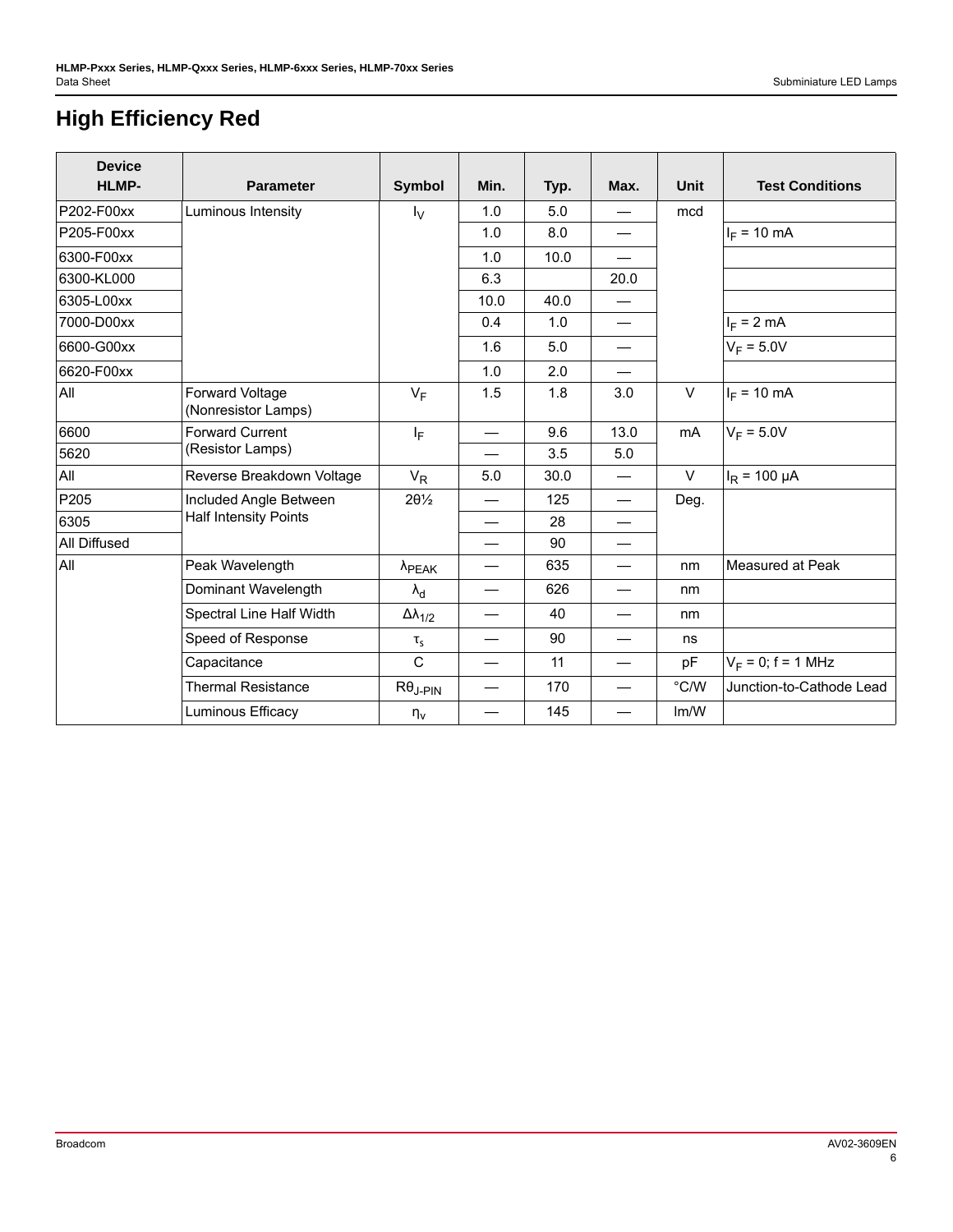## **Orange**

| <b>Device</b><br><b>HLMP-</b> | <b>Parameter</b>             | Symbol                | Min. | Typ. | Max. | Unit          | <b>Test Conditions</b>   |
|-------------------------------|------------------------------|-----------------------|------|------|------|---------------|--------------------------|
| P402-F00xx                    | Luminous Intensity           | $I_{\rm V}$           | 1.0  | 4.0  |      | mcd           | $I_F = 10 \text{ mA}$    |
| P405-F00xx                    |                              |                       | 1.0  | 6    |      |               |                          |
| P405-JK000                    |                              |                       | 4.0  |      | 12.5 |               |                          |
| Q400-F00xx                    |                              |                       | 1.0  | 8    | —    |               |                          |
| Q405-H00xx                    |                              |                       | 2.5  | 14   |      |               |                          |
| All                           | Forward Voltage              | $V_F$                 | 1.5  | 1.9  | 3.0  | $\vee$        | $I_F = 10$ mA            |
|                               | Reverse Breakdown Voltage    | $V_R$                 | 5.0  | 30.0 |      | $\vee$        | $I_R$ = 100 µA           |
| <b>P40x</b>                   | Included Angle Between       | $20\frac{1}{2}$       |      | 125  |      | Deg.          |                          |
| Q40x                          | <b>Half Intensity Points</b> |                       |      | 90   |      |               |                          |
| All                           | Peak Wavelength              | $\lambda$ PEAK        |      | 600  |      | nm            |                          |
|                               | Dominant Wavelength          | $\lambda_{\rm d}$     |      | 602  |      | nm            | Measured at Peak         |
|                               | Spectral Line Half Width     | $\Delta\lambda_{1/2}$ |      | 40   |      | nm            |                          |
|                               | Speed of Response            | $\tau_{\mathsf{s}}$   |      | 260  |      | ns            |                          |
|                               | Capacitance                  | $\mathsf{C}$          |      | 4    |      | рF            | $V_F = 0$ ; f = 1 MHz    |
|                               | <b>Thermal Resistance</b>    | $R\theta_{J-PIN}$     |      | 170  |      | $\degree$ C/W | Junction-to-Cathode Lead |
|                               | Luminous Efficacy            | $\eta_v$              |      | 380  |      | Im/W          |                          |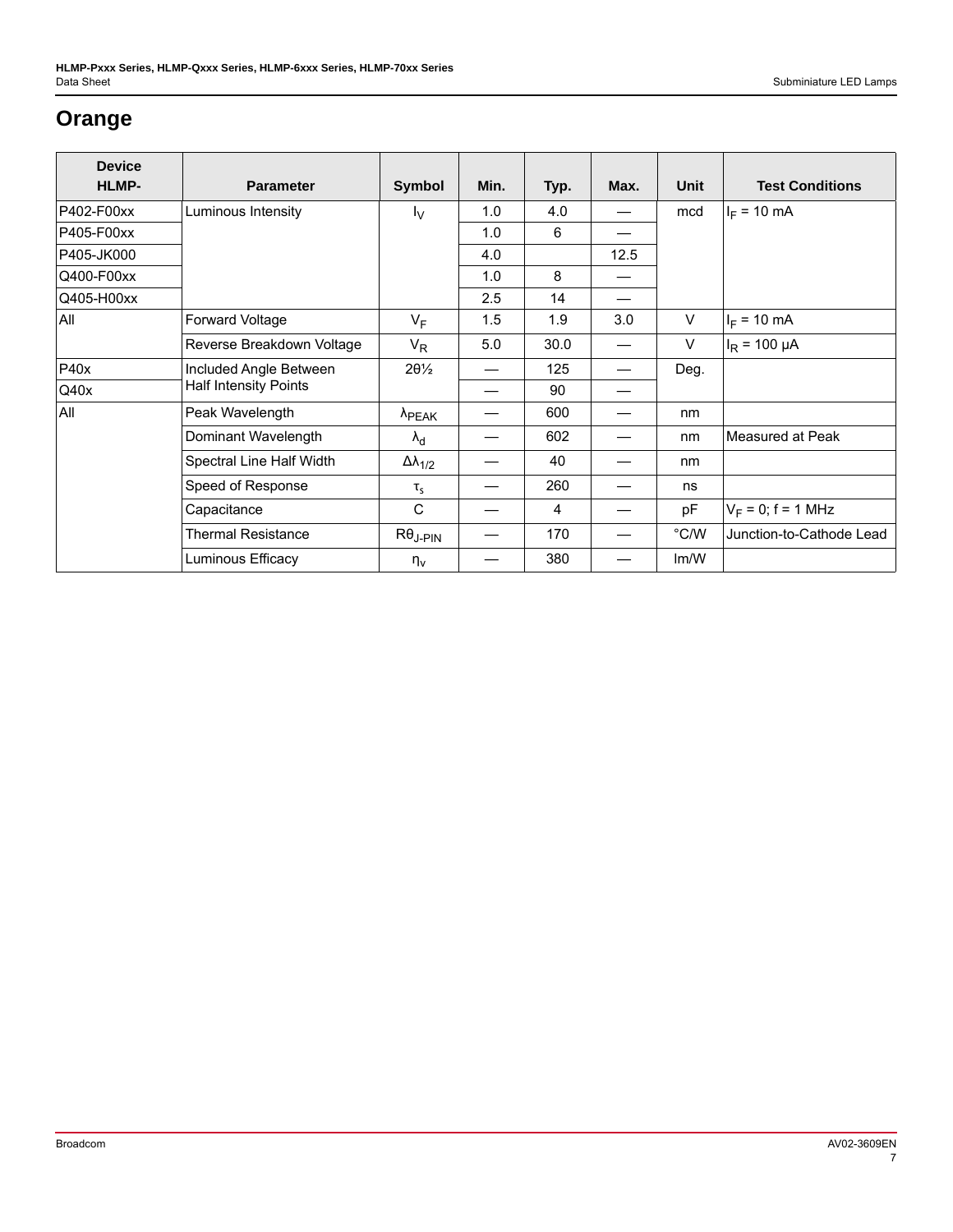## **Yellow**

| <b>Device</b><br><b>HLMP-</b> | <b>Parameter</b>                           | <b>Symbol</b>           | Min. | Typ. | Max.                     | <b>Unit</b> | <b>Test Conditions</b>   |
|-------------------------------|--------------------------------------------|-------------------------|------|------|--------------------------|-------------|--------------------------|
| P302-F00xx                    | Luminous Intensity                         | $I_{\rm V}$             | 1.0  | 3.0  |                          | mcd         | $I_F = 10$ mA            |
| P305-F00xx                    |                                            |                         | 1.0  | 4.0  |                          |             |                          |
| 6400-F00xx                    |                                            |                         | 1.0  | 9.0  | 12.5                     |             |                          |
| 6400-JK000                    |                                            |                         | 4.0  |      |                          |             |                          |
| 6405-J00xx                    |                                            |                         | 3.6  | 20   | $\overline{\phantom{0}}$ |             |                          |
| 6405-MN0xx                    |                                            |                         | 16   |      | 50                       |             |                          |
| 7019-D00xx                    |                                            |                         | 0.4  | 0.6  |                          |             | $I_F = 2 mA$             |
| 6720-F00xx                    |                                            |                         | 0.9  | 2.0  | $\overline{\phantom{0}}$ |             |                          |
| All                           | Forward Voltage<br>(Nonresistor Lamps)     | $V_F$                   |      | 2.0  | 2.4                      | $\vee$      | $I_F = 10$ mA            |
| 6720                          | <b>Forward Current</b><br>(Resistor Lamps) | $\mathsf{I}_\mathsf{F}$ |      | 3.5  | 5.0                      | mA          | $V_F = 5V$               |
| All                           | Reverse Breakdown Voltage                  | $V_R$                   | 5.0  | 50.0 |                          | $\vee$      |                          |
| P305                          | Included Angle Between                     | $20\frac{1}{2}$         |      | 125  |                          | Deg.        |                          |
| 6405                          | <b>Half Intensity Points</b>               |                         |      | 28   |                          |             |                          |
| <b>All Diffused</b>           |                                            |                         |      | 90   |                          |             |                          |
| All                           | Peak Wavelength                            | $\lambda_{\sf PEAK}$    |      | 583  |                          | nm          | Measured at Peak         |
|                               | Dominant Wavelength                        | $\lambda_{\rm d}$       |      | 585  |                          | nm          |                          |
|                               | Spectral Line Half Width                   | $\Delta\lambda_{1/2}$   |      | 36   |                          | nm          |                          |
|                               | Speed of Response                          | $\tau_{\rm s}$          |      | 90   |                          | ns          |                          |
|                               | Capacitance                                | $\mathsf{C}$            |      | 15   | —                        | pF          | $V_F = 0$ ; f = 1 MHz    |
|                               | <b>Thermal Resistance</b>                  | $R\theta_{J-PIN}$       |      | 170  |                          | °C/W        | Junction-to-Cathode Lead |
|                               | Luminous Efficacy                          | $n_v$                   |      | 500  |                          | Im/W        |                          |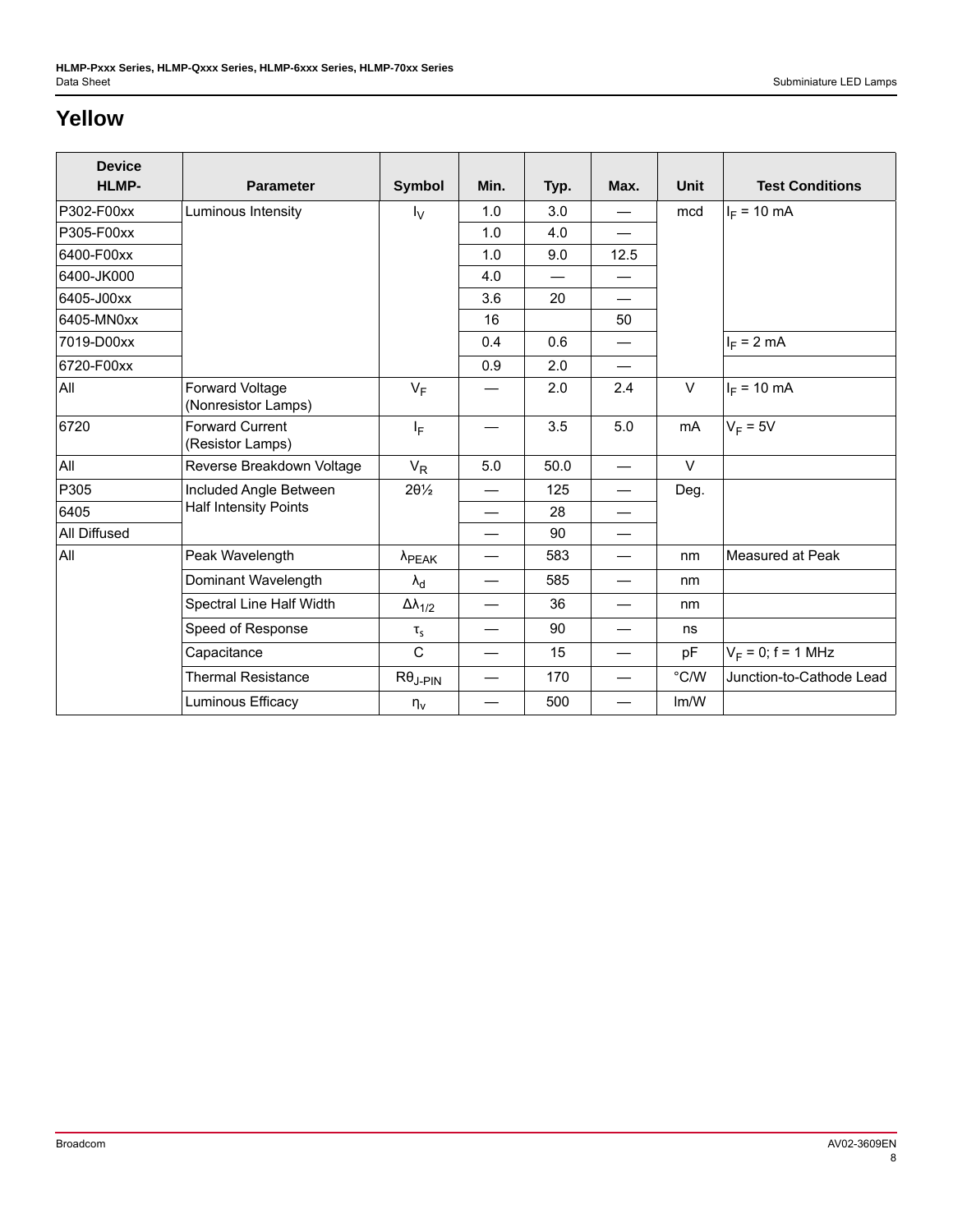## **High Performance Green**

| <b>Device</b> |                                        |                       |      |      |                          |             |                          |
|---------------|----------------------------------------|-----------------------|------|------|--------------------------|-------------|--------------------------|
| <b>HLMP-</b>  | <b>Parameter</b>                       | <b>Symbol</b>         | Min. | Typ. | Max.                     | <b>Unit</b> | <b>Test Conditions</b>   |
| P502-F00xx    | Luminous Intensity                     | $I_V$                 | 1.0  | 3.0  | —                        | mcd         |                          |
| P505-F00xx    |                                        |                       | 1.6  | 6.3  |                          |             | $I_F = 10$ mA            |
| 6500-F00xx    |                                        |                       | 1.0  | 7.0  |                          |             |                          |
| 6505-L00xx    |                                        |                       | 10.0 | 40.0 | $\overline{\phantom{0}}$ |             |                          |
| 7040-D00xx    |                                        |                       | 0.4  | 0.6  |                          |             | $I_F = 2 mA$             |
| 6800-G00xx    |                                        |                       | 1.6  | 5.0  |                          |             | $V_F = 5V$               |
| 6820-F00xx    |                                        |                       | 1.0  | 2.0  |                          |             |                          |
| All           | Forward Voltage<br>(Nonresistor Lamps) | $V_F$                 |      | 2.1  | 2.7                      | $\vee$      | $I_F = 10$ mA            |
| 6800          | <b>Forward Current</b>                 | $I_F$                 |      | 9.6  | 13.0                     | mA          | $V_F = 5V$               |
| 6820          | (Resistor Lamps)                       |                       |      | 3.5  | 5.0                      |             |                          |
| All           | Reverse Breakdown Voltage              | $V_R$                 | 5.0  | 50.0 |                          | $\vee$      | $I_R$ = 100 µA           |
| P505          | Included Angle Between                 | $20\frac{1}{2}$       |      | 125  | $\overline{\phantom{0}}$ | Deg.        |                          |
| 6505          | <b>Half Intensity Points</b>           |                       |      | 28   |                          |             |                          |
| All Diffused  |                                        |                       |      | 90   |                          |             |                          |
| All           | Peak Wavelength                        | $\lambda_{\sf PEAK}$  |      | 565  |                          | nm          |                          |
|               | Dominant Wavelength                    | $\lambda_{\rm d}$     |      | 569  |                          | nm          |                          |
|               | Spectral Line Half Width               | $\Delta\lambda_{1/2}$ |      | 28   |                          | nm          |                          |
|               | Speed of Response                      | $\tau_{\mathsf{s}}$   |      | 500  |                          | ns          |                          |
|               | Capacitance                            | $\mathsf{C}$          |      | 18   |                          | pF          | $V_F = 0$ ; f = 1 MHz    |
|               | <b>Thermal Resistance</b>              | $R\theta_{J-PIN}$     |      | 170  |                          | °C/W        | Junction-to-Cathode Lead |
|               | Luminous Efficacy                      | $\eta_v$              |      | 595  |                          | Im/W        |                          |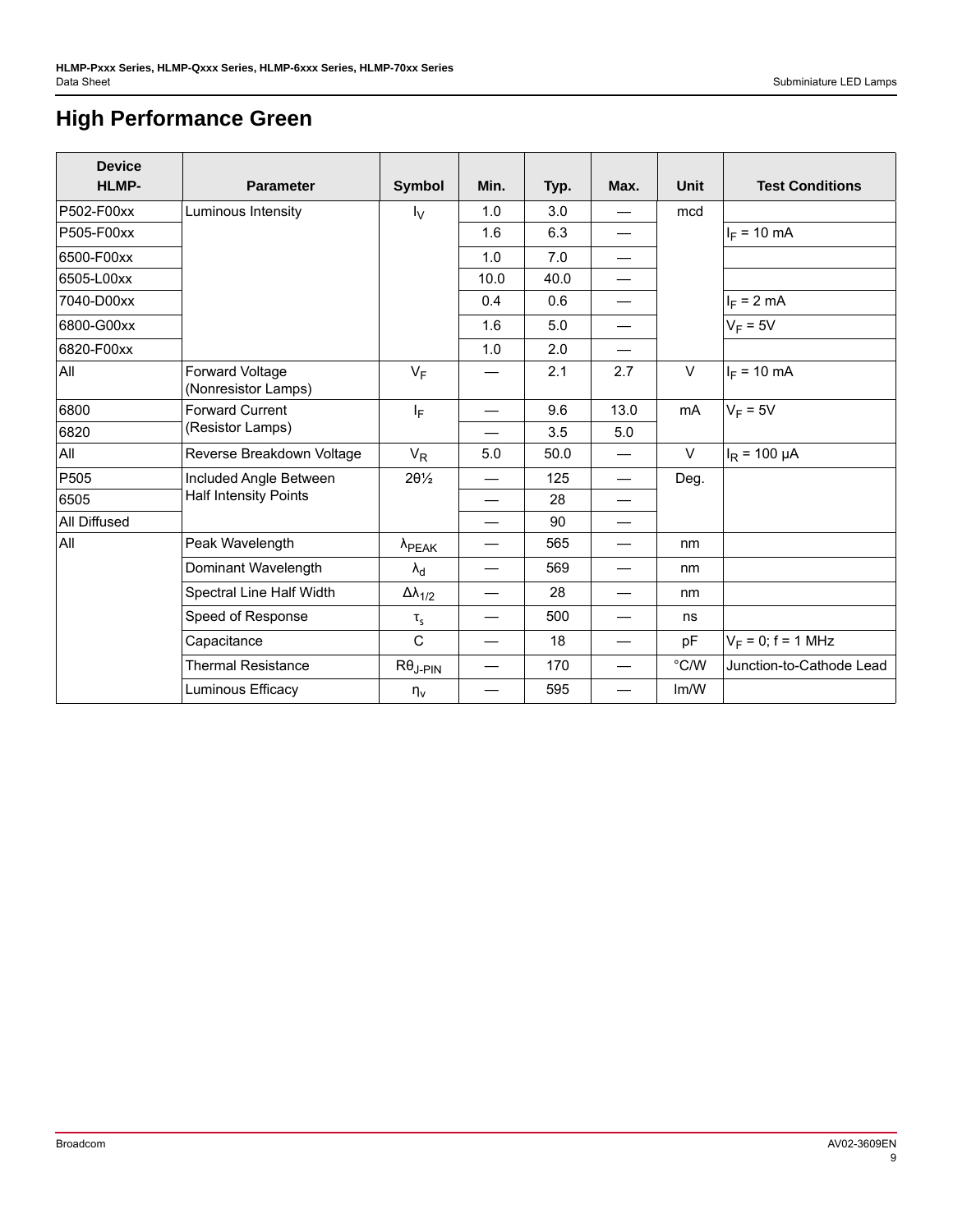## **High Performance Green1**

| <b>Device</b> |                              |                       |      |      |      |             |                          |
|---------------|------------------------------|-----------------------|------|------|------|-------------|--------------------------|
| HLMP-         | <b>Parameter</b>             | Symbol                | Min. | Typ. | Max. | <b>Unit</b> | <b>Test Conditions</b>   |
| P605-F00xx    | Luminous Intensity           | $I_{V}$               | 1.0  | 1.5  |      | mcd         | $I_F = 10$ mA            |
| Q600-F00xx    |                              |                       | 1.0  | 1.5  |      |             |                          |
| Q605-F00xx    |                              |                       | 1.0  | 7.5  |      |             |                          |
| All           | Forward Voltage              | $V_F$                 |      | 2.2  | 3.0  | V           | $I_F = 10$ mA            |
|               | Reverse Breakdown Voltage    | $V_R$                 | 5.0  |      |      | V           | $I_R$ = 100 µA           |
| P605          | Included Angle Between       | $2\theta\frac{1}{2}$  |      | 125  |      | Deg.        |                          |
| Q60x          | <b>Half Intensity Points</b> | 90                    |      |      |      |             |                          |
| All           | Peak Wavelength              | $\lambda_{\sf PEAK}$  |      | 558  |      | nm          |                          |
|               | Dominant Wavelength          | $\lambda_{\rm d}$     |      | 560  |      | nm          | Measued at Peak          |
|               | Spectral Line Half Width     | $\Delta\lambda_{1/2}$ |      | 24   |      | nm          |                          |
|               | Speed of Response            | $\tau_{\varsigma}$    |      | 3100 |      | ns          |                          |
|               | Capacitance                  | C                     |      | 35   |      | pF          | $V_F = 0$ ; f = 1 MHz    |
|               | <b>Thermal Resistance</b>    | $R\theta_{J-PIN}$     |      | 170  |      | °C/W        | Junction-to-Cathode Lead |
|               | Luminous Efficacy            | $\eta_v$              |      | 656  |      | Im/W        |                          |

<sup>1.</sup> For information comparing standard green and emerald green light output degradation, refer to the *Luminous Intensity Degradation Data for Emerald Green LEDs (560 nm) vs. Degradation Data for Standard Green LEDs (569 nm) Application Note*.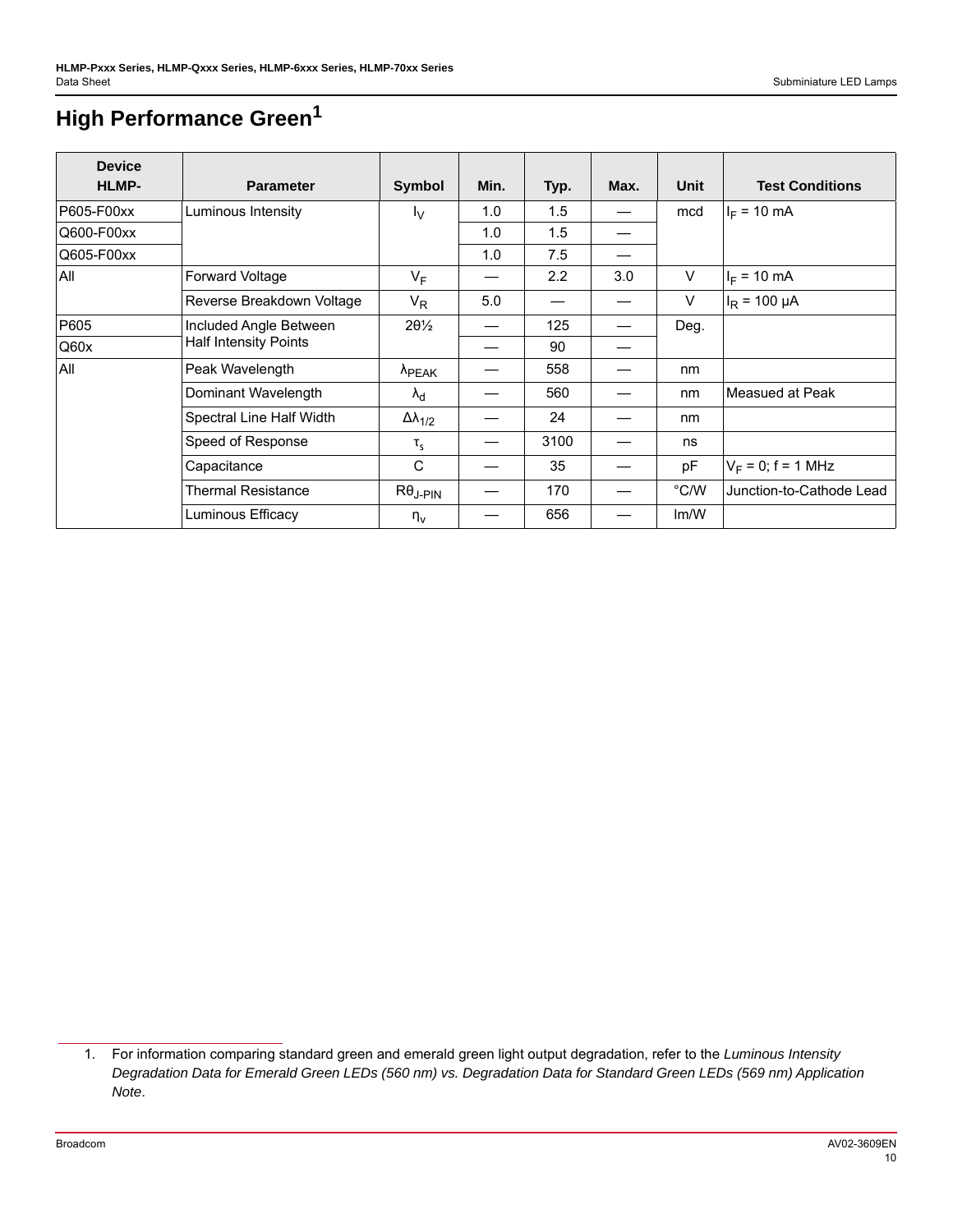



**Figure 3: Forward Current vs. Forward Voltage (Nonresistor Lamp)**



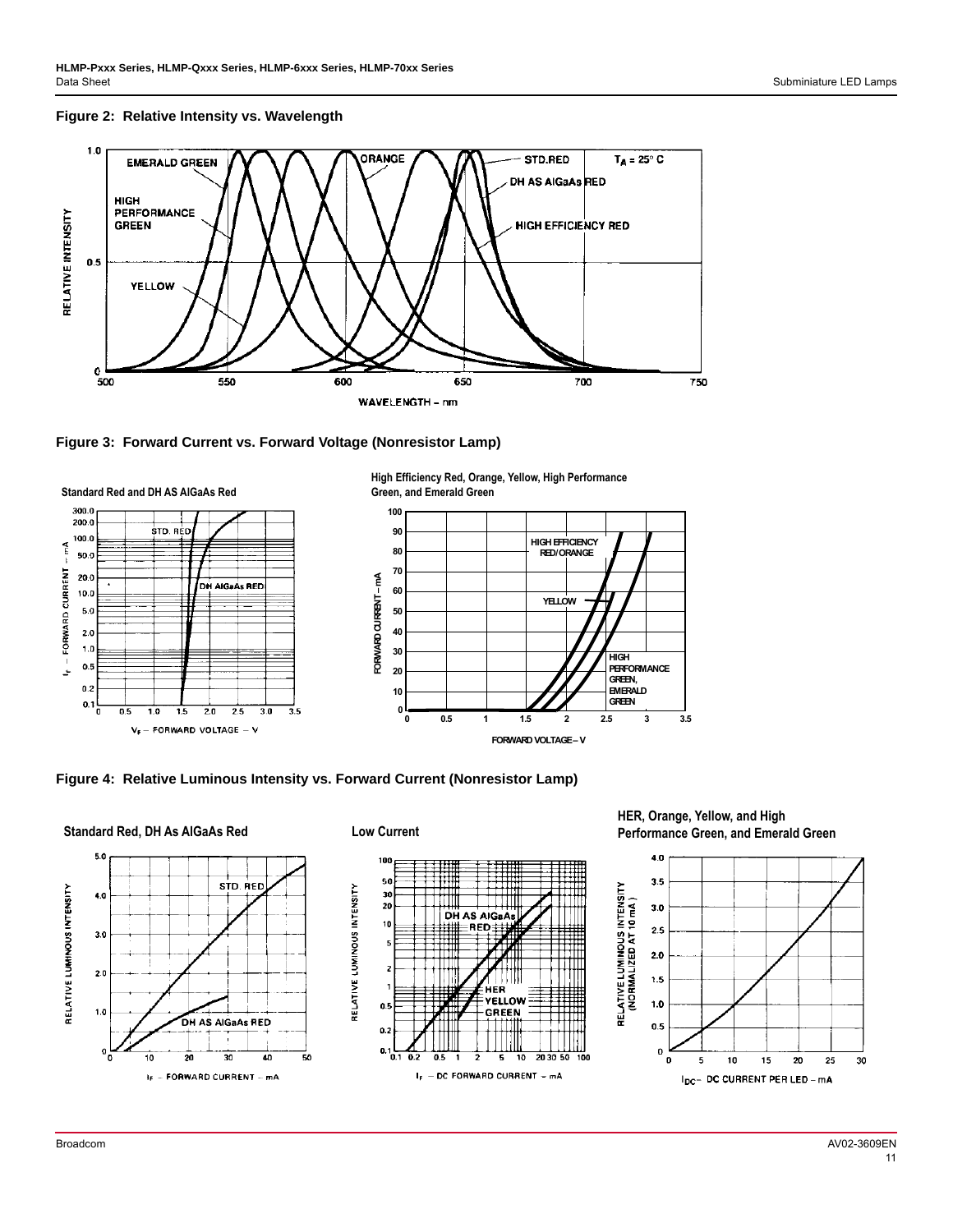



<span id="page-11-0"></span>**Figure 6: Maximum Forward DC Current vs. Ambient Temperature (Derating Based on TJ Max. = 110°C [Nonresistor Lamps])**



<span id="page-11-1"></span>

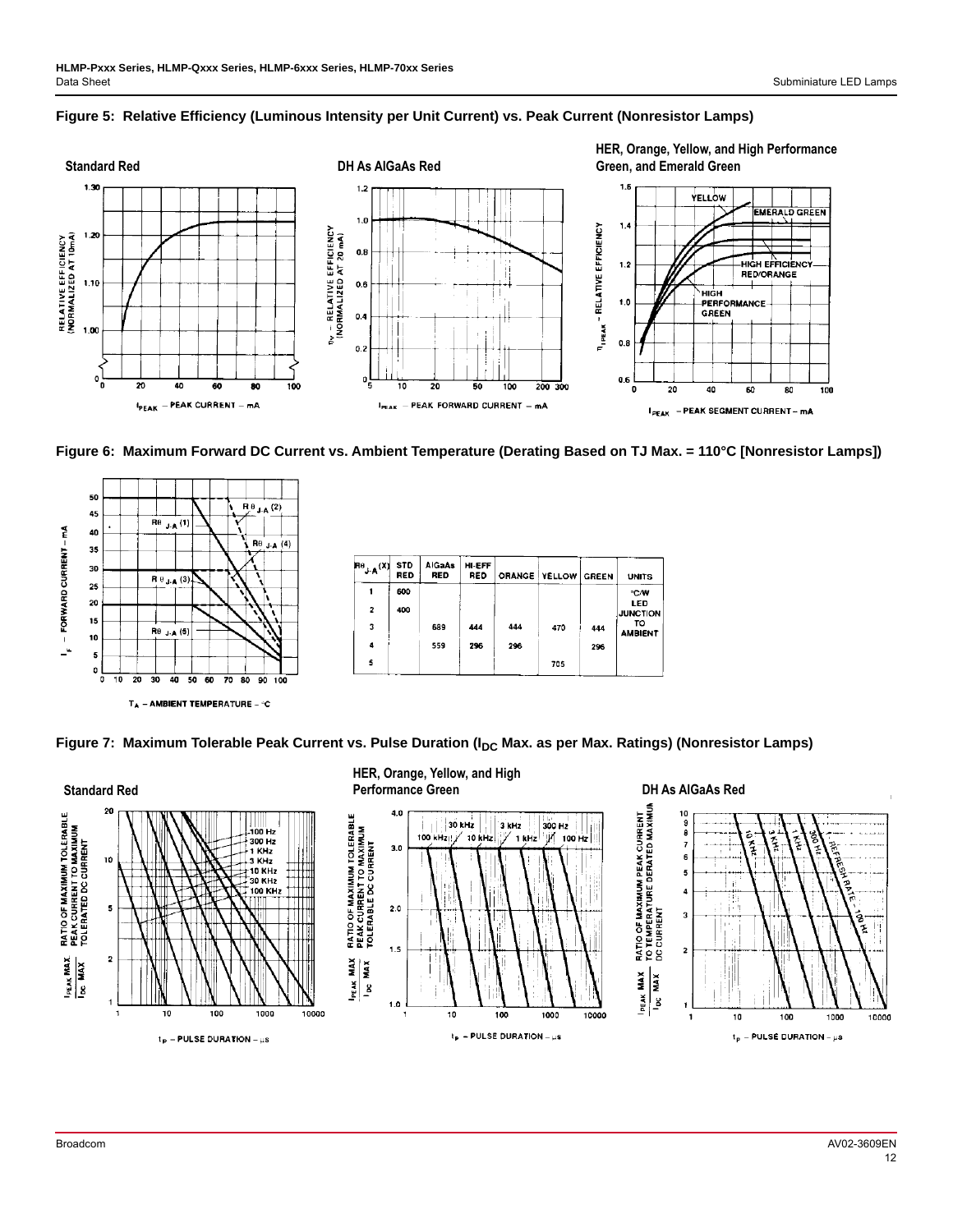### **Figure 8: Resistor Lamp Forward Current vs. Forward Voltage**



**Figure 9: Resistor Lamp Luminous Intensity vs. Forward Voltage**



**Figure 10: Relative Intensity vs. Angular Displacement**

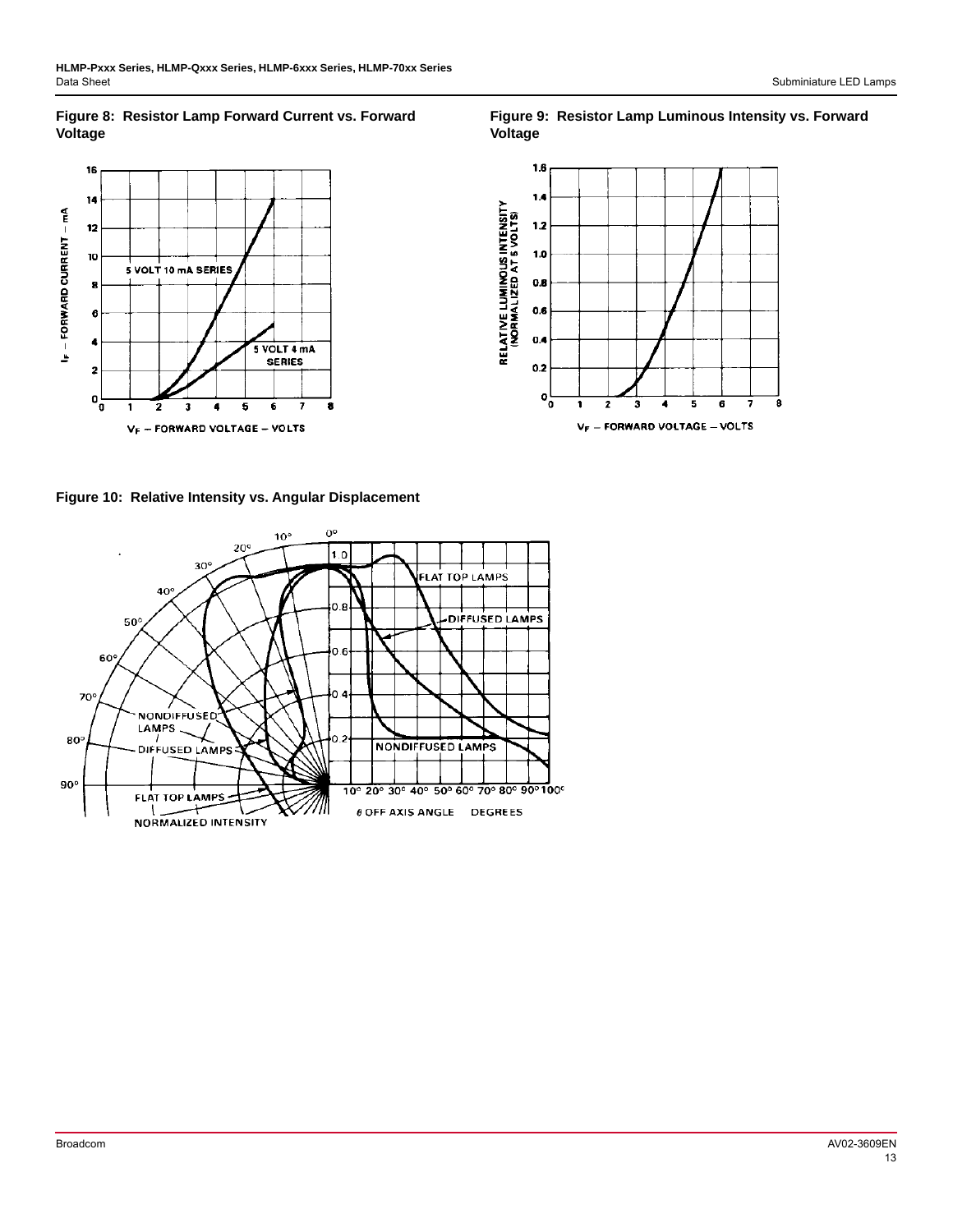# **Part Numbering System HLMx - XXXX - X1 X2 X3 X4 X5**

| <b>Number</b> | <b>Description</b>                 |
|---------------|------------------------------------|
| HLMx-XXXX     | 4 x 4 Product Part Number          |
| $X_1$         | Minimum I <sub>V</sub> Bin Options |
| $X_{2}$       | Maximum $I_V$ Bin Options          |
| $X_3$         | Color Bin Selection                |
| $X_4, X_5$    | Packaging Option                   |

## **Intensity Bin Limits Color Bin Limits**

| <b>Bin</b> | Min.    | Max.    |  |  |
|------------|---------|---------|--|--|
| A          | 0.10    | 0.20    |  |  |
| B          | 0.16    | 0.32    |  |  |
| C          | 0.25    | 0.50    |  |  |
| D          | 0.40    | 0.80    |  |  |
| E          | 0.63    | 1.25    |  |  |
| F          | 1.00    | 2.00    |  |  |
| G          | 1.60    | 3.20    |  |  |
| н          | 2.50    | 5.00    |  |  |
| J          | 4.00    | 8.00    |  |  |
| Κ          | 6.30    | 12.50   |  |  |
| Г          | 10.00   | 20.00   |  |  |
| M          | 16.00   | 32.00   |  |  |
| N          | 25.00   | 50.00   |  |  |
| P          | 40.00   | 80.00   |  |  |
| Q          | 63.00   | 125.00  |  |  |
| R          | 100.00  | 200.00  |  |  |
| S          | 160.00  | 320.00  |  |  |
| T          | 250.00  | 500.00  |  |  |
| U          | 400.00  | 800.00  |  |  |
| V          | 630.00  | 1250.00 |  |  |
| W          | 1000.00 | 2000.00 |  |  |
| X          | 1600.00 | 3200.00 |  |  |
| Υ          | 2500.00 | 5000.00 |  |  |

| Package              | <b>Bin</b>     | Min.                     | Max.                           |  |  |  |  |
|----------------------|----------------|--------------------------|--------------------------------|--|--|--|--|
| <b>Emerald Green</b> | 0              | <b>Full Distribution</b> |                                |  |  |  |  |
|                      | 9              | 552                      | 556                            |  |  |  |  |
|                      | 8              | 555                      | 559                            |  |  |  |  |
|                      | $\overline{7}$ | 558                      | 562                            |  |  |  |  |
|                      | 6              | 561                      | 565                            |  |  |  |  |
| Green                | 0              | <b>Full Distribution</b> |                                |  |  |  |  |
|                      | 6              | 561                      | 565                            |  |  |  |  |
|                      | 5              | 564                      | 568                            |  |  |  |  |
|                      | 4              | 567                      | 571                            |  |  |  |  |
|                      | 3              | 570                      | 574                            |  |  |  |  |
|                      | $\overline{c}$ | 573                      | 577<br>585.0<br>587.5<br>590.0 |  |  |  |  |
| Yellow               | 0              | <b>Full Distribution</b> |                                |  |  |  |  |
|                      | $\mathbf{1}$   | 581.5                    |                                |  |  |  |  |
|                      | $\overline{2}$ | 584.0                    |                                |  |  |  |  |
|                      | 3              | 586.5                    |                                |  |  |  |  |
|                      | 4              | 589.0                    | 592.5                          |  |  |  |  |
|                      | 5              | 591.5                    | 593.5                          |  |  |  |  |
|                      | 6              | 591.5                    | 595.0                          |  |  |  |  |
|                      | 7              | 594.0                    | 597.5                          |  |  |  |  |
| Orange               | 0              | <b>Full Distribution</b> |                                |  |  |  |  |
|                      | 1              | 596.5                    | 600.0                          |  |  |  |  |
|                      | $\overline{2}$ | 599.0                    | 602.5                          |  |  |  |  |
|                      | 3              | 601.5                    | 604.0                          |  |  |  |  |
|                      | 4              | 603.8                    | 608.2                          |  |  |  |  |
|                      | 5              | 606.8                    | 611.2                          |  |  |  |  |
|                      | 6              | 609.8                    | 614.2                          |  |  |  |  |
|                      | 7              | 612.8                    | 617.2                          |  |  |  |  |
|                      | 8              | 615.8                    | 620.2                          |  |  |  |  |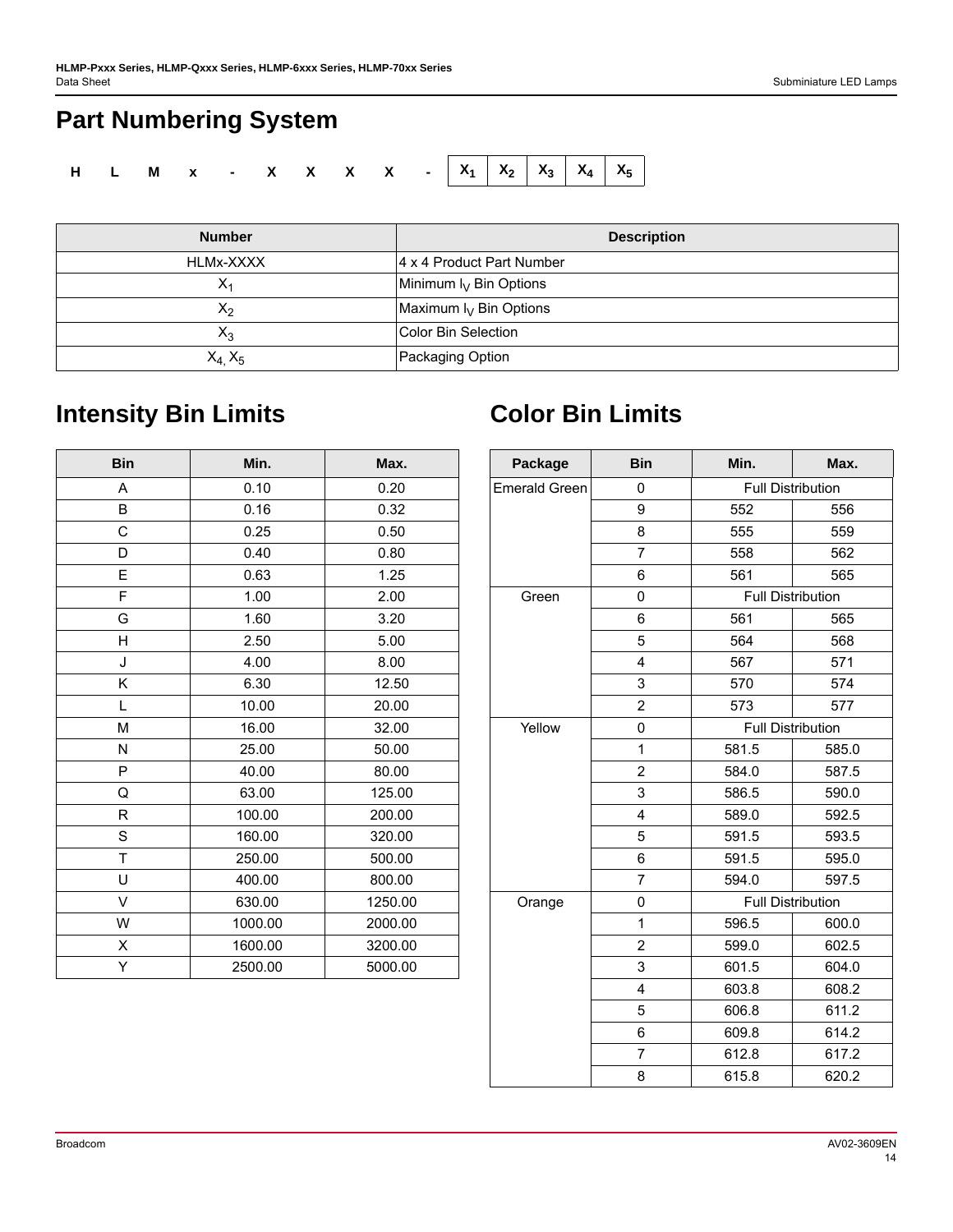## **Mechanical Option**

| 00              | Straight Leads, Bulk Packaging, Quantity of 500 Parts                     |
|-----------------|---------------------------------------------------------------------------|
| 10              | Right Angle Housing, Bulk Packaging, Quantity of 500 Parts                |
| 11              | Gull Wing Leads, 12 mm Tape on 7 in. Dia. Reel, 1500 Parts per Reel       |
| 12 <sup>°</sup> | Gull Wing Lead, Bulk Packaging, Quantity of 500 Parts                     |
| 14              | Gull Wing Leads, 12 mm Tape on 13 in. Dia. Reel, 6000 Parts per Reel      |
| 21              | Yoke Leads, 12 mm Tape on 7 in. Dia. Reel, 1500 Parts per Reel            |
| 22              | Yoke Leads, Bulk Packaging, Quantity of 500 Parts                         |
| 24              | Yoke Leads, 12 mm Tape on 13 in. Dia. Reel, 6000 Parts per Reel           |
| 31              | Z-Bend Leads, 12 mm Tape on 7 in. Dia. Reel, 1500 Parts per Reel          |
| 32              | Z-Bend Leads, Bulk Packaging, Quantity of 500 Parts                       |
| 34              | Z-Bend Leads, 12 mm Tape on 13 in. Dia. Reel, 6000 Parts per Reel         |
| 1L              | 2.54 mm (0.100 inch) Center Lead Spacing, Long Leads; 10.4 mm (0.410 in.) |
| 1S              | 2.54 mm (0.100 inch) Center Lead Spacing, Short Leads; 3.7 mm (0.145 in.) |
| 2L              | 5.08 mm (0.200 inch) Center Lead Spacing, Long Leads; 10.4 mm (0.410 in.) |
| 2S              | 5.08 mm (0.200 inch) Center Lead Spacing, Short Leads; 3.7 mm (0.145 in.) |

**NOTE:** All categories are established for classification of products. Products might not be available in all categories. Contact your Broadcom representative for further clarification/information.